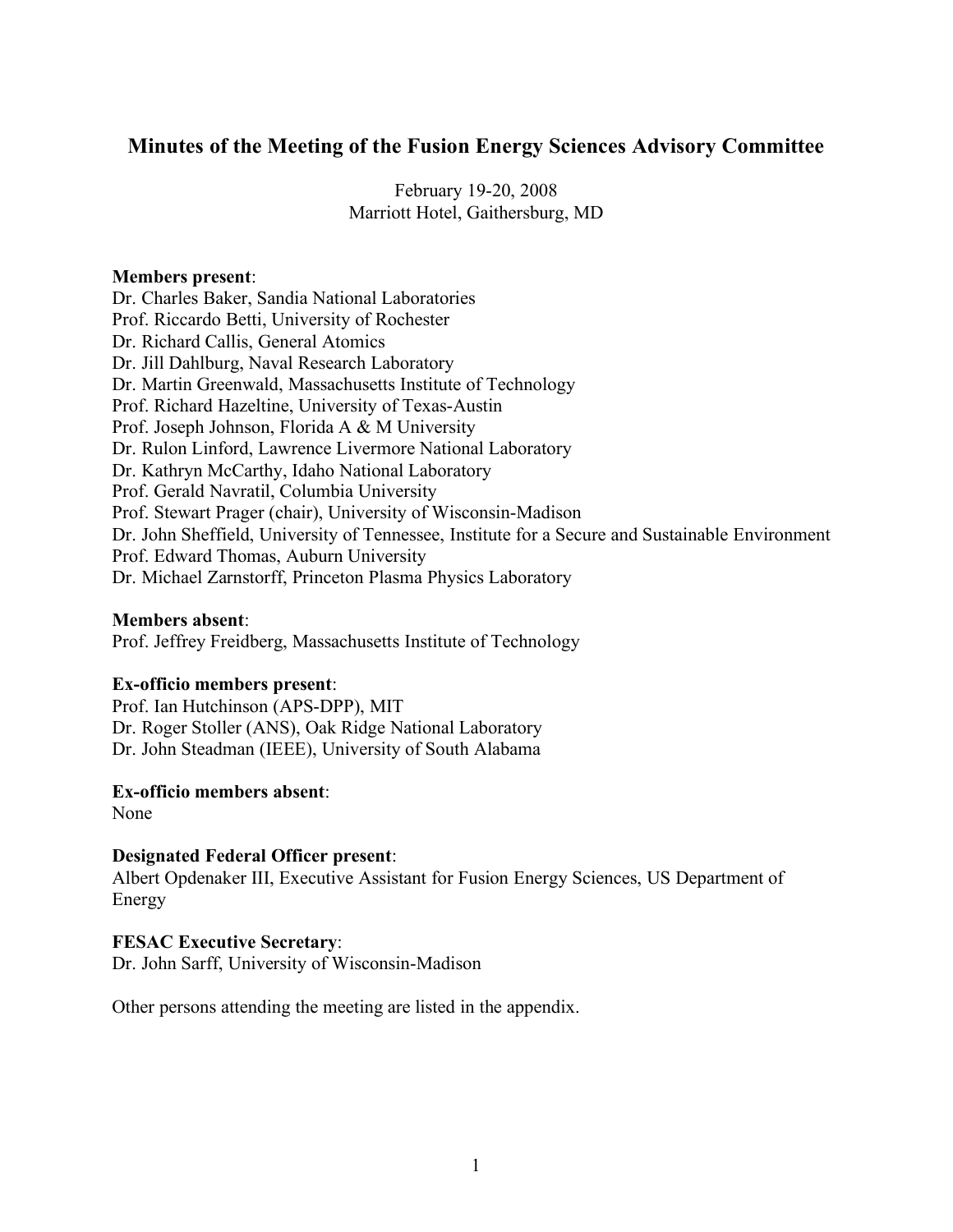### **1. Meeting Agenda and Logistics.**

The meeting was called to order at 9:00 am. Prof. Prager introduced Prof. Ian Hutchinson as the new ex officio member representing the APS Division of Plasma Physics.

### **2. Office of Fusion Energy Sciences Perspective.**

Dr. Raymond Fonck, Associate Director, provided an update on the Office of Fusion Energy Sciences (OFES) program. Dr. Fonck summarized the FY 2009 budget request and program changes. Full funding of ITER is requested, following the difficult FY 2008 appropriations that included very little ITER funding. The ITER project is in "survival mode" by maintaining a minimal core team and deferring cash contributions, design R&D, and hardware procurements. Major facility operations and research would be reduced in FY 2009, intended to be a one year hit. Two concept exploration level facilities have been terminated, the SSPX spheromak experiment at LLNL, and the QPS project at ORNL. The NCSX project would continue, assuming successful rebaselining. The proposed FY 2009 budget would also support modest new initiatives: initiation of the Fusion Simulation Project, support for strategic planning activity for long-term initiatives, and a significant increase in the joint program for High Energy Density Laboratory Plasmas (HEDLP).

Dr. Fonck described a problem reflected in the FY 2008 budget discussion. As in recent years, the program was presented in two main categories, ITER and non-ITER. He believes this communicates the wrong message, that the burning plasma mission is not integrated into the program. He illustrated this with what could have been a more integrated presentation of the program, with three categories of research: burning plasma/tokamak, alternate toroidal configurations, and plasma science. He urged the community to also not view the program as ITER separate, noting that the Fusion Day talking points had also used ITER and non-ITER language.

Dr. Fonck described the status of the NCSX project. The project cost has expanded by about \$50M, with an approximate 29 month delay expected for the completion of the device. The increased cost has resulted from underestimates of the fabrication and assembly requirements. Also, "learning curve" savings did not materialize. Dr. Fonck summarized recent reviews, including the FESAC science review of the stellarator program. Additional reviews are planned. The conclusion of DoE is to support the completion of NCSX, assuming successful rebaselining.

Dr. Fonck then described the DoE decision to phase out the NSTX program in order to afford NCSX on a flat budget. The NSTX project would operate for two more years, possibly three if sufficient funds materialize. Dr. Fonck emphasized that the termination of NSTX does not imply the U.S. is abandoning interest in the Spherical Torus. The OFES has requested a plan from PPPL to address the most critical Spherical Torus science issues given the limited 2-3 years of operation. Dr. Fonck complimented the NSTX team for their cooperation under difficult circumstances in identifying four highest priority research areas.

Dr. Fonck summarized the ITER project, which is now a legal entity. The organization is staffed at approximately 1/3 full strength. The Member's Domestic Agencies have all been formally established. The ITER Organization (IO) has submitted the Preliminary Safety Report to the French regulatory authorities. The design review is concluded, but there are remaining technical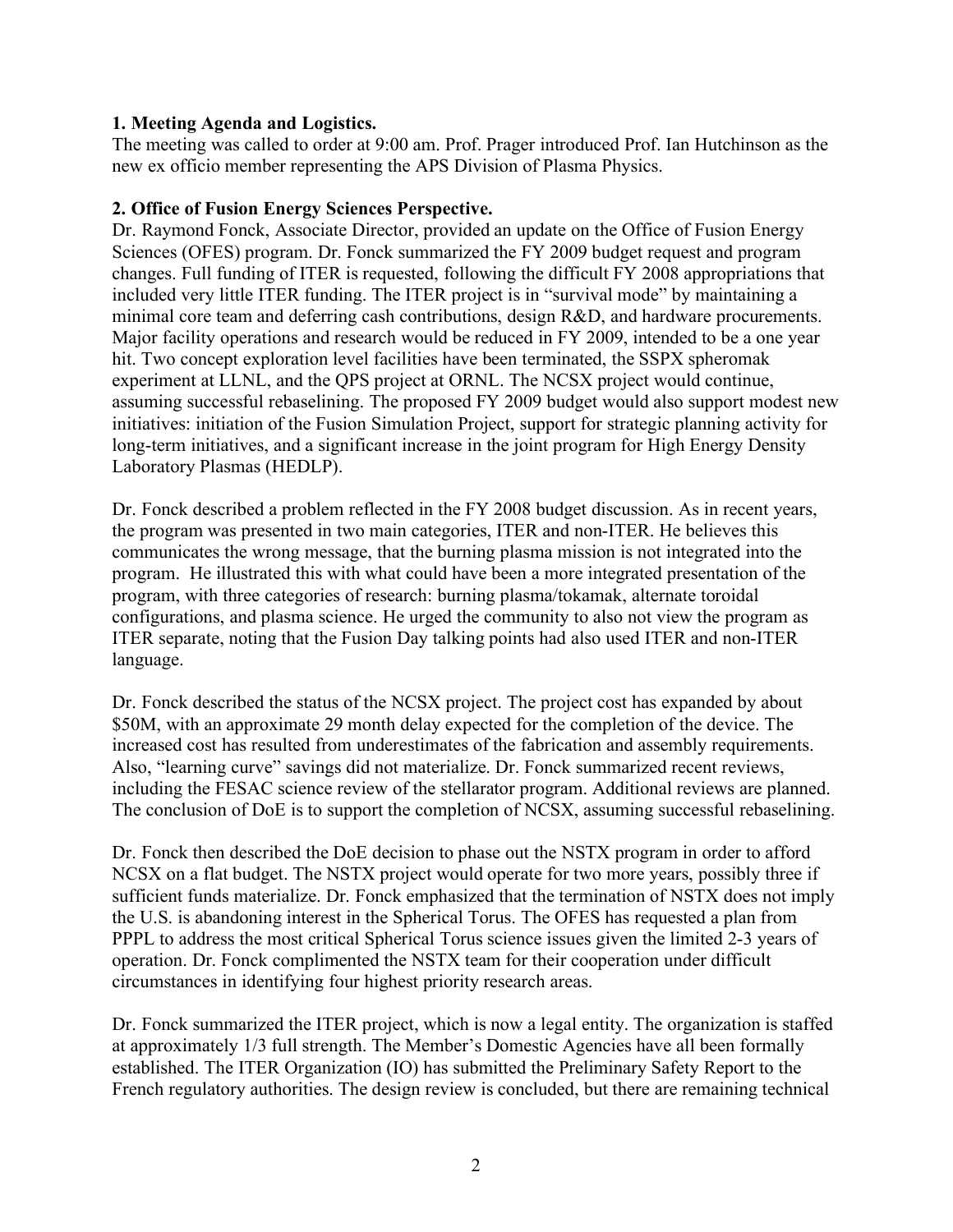issues to resolve. The IO is developing a bottoms-up Integrated Project Schedule, with indications that the completion of ITER construction will likely slip to 2019. The shortfall in FY 2008 appropriations has forced the US ITER Project Office (USIPO) into survival mode. Funds have been identified which will continue to support secondees at USIPO. Three factors are driving an increase in ITER cost: (1) changes in requirements, scope and schedule, (2) exchange rate escalation, and (3) estimate maturity and additional contingency. The range for total project cost is now \$1.45B-\$2.2B (U.S. share). Dr. Fonck reported that the U.S. does not have resources to commit for participation in the ITER Test Blanket Module (TBM) Program. However, the U.S. has agreed to pay its 9.1% share of the added civil infrastructure costs needed to accommodate a TBM program. The U.S.is reserving the option to be a future collaborator in TBM research.

Dr. Fonck described the new, conceptual organization of OFES into three divisions: ITER and Projects, Magnetic Fusion Sciences, and Plasma Sciences. He noted the hope for breakout funding in Plasma Sciences in the future. Dr. Fonck reviewed the roadmap or strategic plan for Basic Energy Sciences as a potential model for strategic planning in OFES. He described the planning process underway for OFES programs, through a sequence of FESAC studies, future community workshops, and ending with a consolidation and prioritization process.

Dr. Fonck discussed outreach and communications to sponsors, colleagues, and others. He reports OFES is working to improve communication activities by establishing a cross-cutting group that would include public affairs professionals.

Dr. Fonck described staff openings in OFES, for division directors, technical staff, and support staff. He urged the community's help in finding good candidates for these positions.

*FESAC discussion*: There were several questions related to ITER. Since the U.S. is not participating in the TBM program, will the U.S. have access to the TBM intellectual property (IP), and what are partner views on TBM IP? Dr. Fonck replied that an ad hoc group is looking at the legal framework, and equal sharing of the TBM IP appears possible, the same as for other IP related to ITER. In response to a question of which sponsors are not convinced that the TBM is necessary, Dr. Fonck noted there is no particular threat, rather reluctance to provide more for ITER until the cost and schedule become clear. It was noted that 80% of ITER funding is in-kind contributions, which will not necessarily involve people already involved in the program. Dr. Fonck agreed, but noted that the guidance so far is to assume the American Competitiveness Initiative (ACI) will go forward. If so, this provides new opportunities in the future, for example building an ITER research team, but without ACI, there will be a problem. It was asked how to deal with the awkwardness of increased cost associated with ITER in dealing with congress, and whether or not U.S. interest in strong management is a positive factor. Dr. Fonck replied that next year will be more definitive, but that the budget request for FY 2009 will keep U.S. participation on track independent of cost in the end. He agreed that U.S. leadership in management is a positive factor, but that we must be respectful of our partners.

On the NCSX project, it was asked if issues related to cost and schedule overrun could impact the view on ITER cost and schedule. Dr. Fonck answered that the issues associated with NCSX are more one-of-kind, and that there is recent experience with the construction of large tokamaks.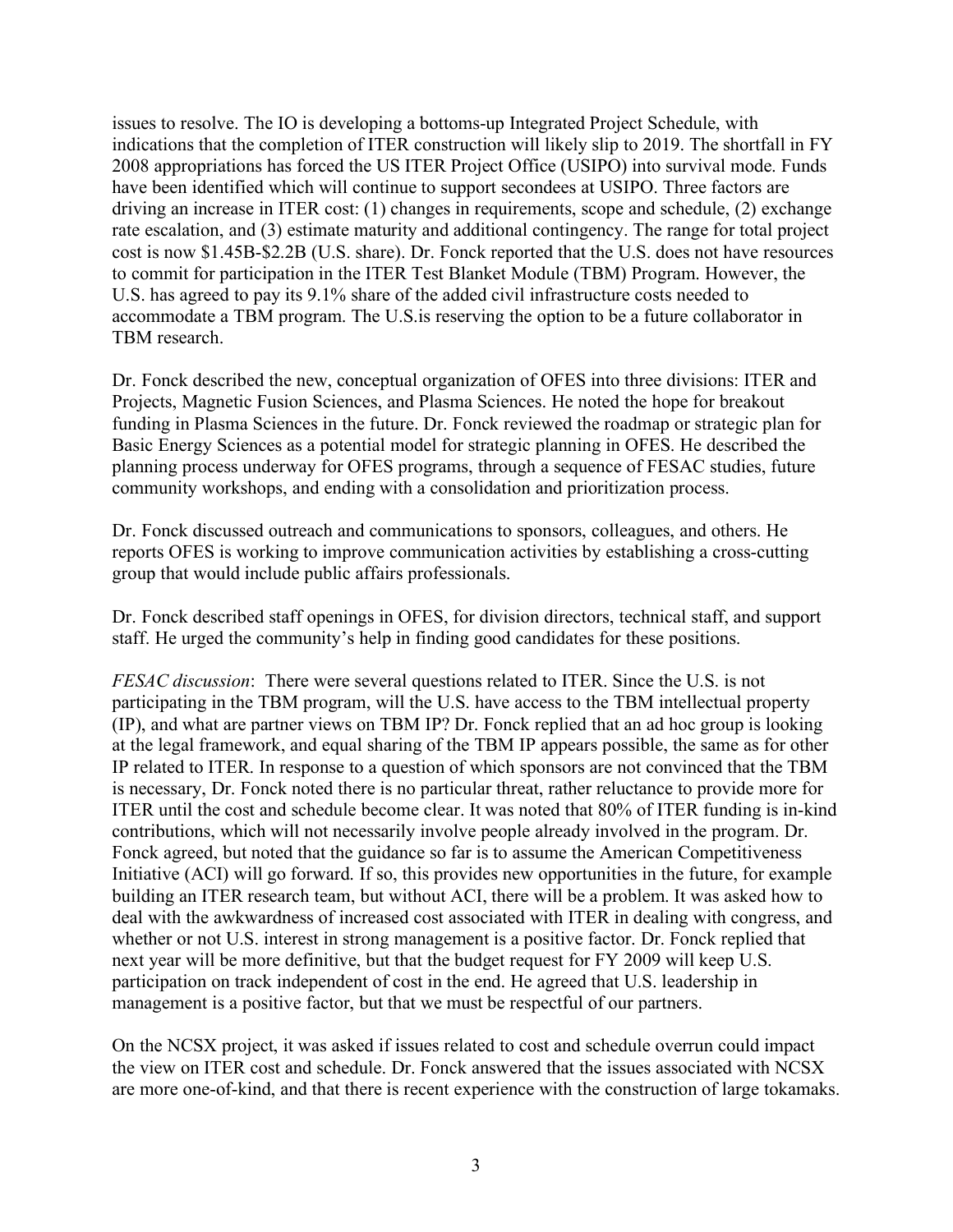When the ITER cost and schedule are in hand, the situation will be more secure. He noted a mistake in the NCSX project was its flat funding profile. A concern was expressed that referring to "transformational science" in regard to NCSX might raise too high expectations. Dr. Fonck explained that in this context transformational science means research that will resolve or relax important issues, for example disruptions in advanced tokamaks.

Several questions were raised on program organization and budget. It was observed that Dr. Fonck had emphasized a need for program presentation that emphasizes ITER integration, but that the proposed OFES organizational chart has a separate column for ITER. Dr. Fonck explained that the "ITER & Projects" division should be viewed "international and projects". With respect to the proposed "Plasma Science" division, a concern was expressed that having OFES the main steward without additional resources could be dangerous if the goal is to support and grow basic plasma science. Dr. Fonck replied that we should take the NRC Plasma 2010 report seriously, and there should be openness to what is spent on basic science and what on fusion science. He agreed there is risk, but observes that other funding agencies are scaling back support of basic plasma science, and that if nothing is done, this area will wither. On the budget outlook, it was observed that expenditures for NCSX and ITER are going to be substantially larger, and that there is a desire to start smaller components of the program such as the Fusion Simulation Project (FSP). If the budget remains flat, how will this be managed? Dr. Fonck answered that, in this circumstance, moving science forward requires changing what you do. He emphasized we need to know where we want the program to go, then address how to achieve these goals through a strategic plan. Asked what he meant by "FSP is started," Dr. Fonck answered this is \$2M in the FY 2009 OFES budget request, and for now no new funds from OASCR.

### **3. Department of Energy Perspective.**

Dr. Raymond Orbach, Under Secretary for Science, provided an update on the FY 2009 budget request and Office of Science perspectives. In introductory remarks, Dr. Orbach stressed that the fusion program is at a critical point. He expressed concern that congress could redirect planned funds for fusion to other areas, with short term consequences. He assured FESAC that he and Dr. Fonck would be doing everything they could to give fusion a future, and asked the community for help and leadership. There is a \$0.75B increase for the Office of Science proposed, which is spectacular in its magnitude, making it possible for congress to balk. Dr. Orbach said the President has confidence in the science community, and he had never heard a president talk about science in a State of the Union address as occurred this year. He noted that funding for OFES in FY 2009 would increase 72%, and at stake is this order \$200M which that could support a future world class facility.

On ITER, Dr. Orbach noted that the U.S. is an intellectual leader as well as project management leader. The U.S. is working hard to keep ITER on budget and on schedule. He described possible means for additional ITER funding in 2008. It may help that ITER is the Office of Science's highest priority. Additional funds did not get placed in the stimulus package, so another means will be required. He emphasized that it is essential to keep the U.S. ITER Office open, otherwise it will be very difficult to attend ITER Council meetings to impact project management. The FY 2009 budget request calls for \$214.5M for ITER, most of which is for in-kind contributions spent in the U.S., which should help in congress.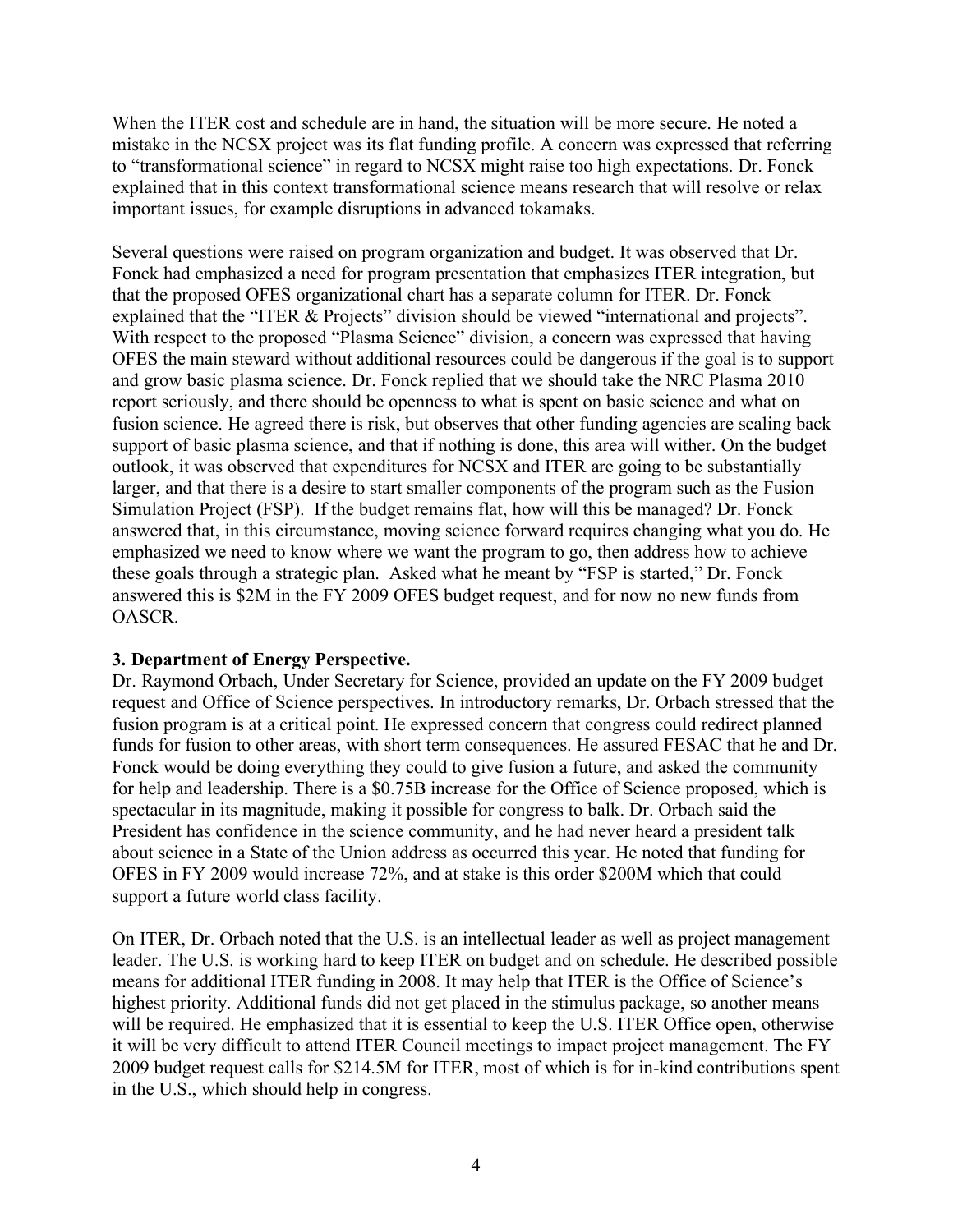Dr. Orbach described progress with the National Ignition Facility (NIF) as going very well. He notes that Inertial Fusion Energy (IFE) will be given a "big shot in the arm" if ignition is attained in NIF. He discussed the prospect for NIF to be a user facility, and said he would be working with NIF leadership to try and make this happen (also on the Z and Omega facilities). There will be money in 2008 to support user meetings, to work toward NAS recommendations.

Dr. Orbach described the joint High Energy Density Laboratory Plasma (HEDLP) program. The funds will be pooled, with joint responsibility for administration. He said the defense related research on NIF needs to realized with full input from the scientific community. He will work to integrate the university community into Inertial Fusion facility use.

Dr. Orbach thanked FESAC for the report on NCSX. The issues with budget and schedule overruns can call into question the credibility of Office of Science project management.

Dr. Orbach described the plan for future fusion research. He said the Office of Science will support only world leading effort. He pondered what the U.S. fusion program would be doing before ITER turns on, what should the program look like? He said the program needs to be robust and compelling, and the scientific case has to be presented to congress. He emphasized the need for prioritization.

*FESAC discussion*: Several questions were asked about Congress' decision not to fund ITER, what message, if any, is being sent to the fusion program, and what might be done to address this issue. Dr. Orbach stated he thought it hard to believe the appropriations language was a last minute change, and that Congress chose to support short term projects in order to show that it cares about energy. He noted the challenge in making arguments for long term investment in science, but he stated strongly that he believes fusion in the only hope for an unlimited energy source that is environmentally benign. It was also asked whether or not anything can be done about the likely scenario the budget will be in continuing resolution. Dr. Orbach said he could not offer much advice, as the situation is more political than scientific. He agreed that it is prudent to expect a continuing resolution for order six months into FY 2009.

### **4. ITER Project Status.**

Dr. Ned Sauthoff, Project Manager, U.S. ITER Project Office, discussed the status of ITER. The Design Review was concluded in Sept. 2007. Nevertheless significant technical issues remain. The Science and Technology Advisory Committee (STAC) has examined the Design Review and reported issues to the ITER Council. The Council has directed that the updated baseline design expected in June 2008 should address the 22 issues identified by the STAC. Dr. Sauthoff described in some detail three of the critical issues: (1) vertical stability, plasma shape control, and flux swing, (2) Edge Localized Mode (ELM) control, and (3) vacuum vessel and blanket loading conditions. The U.S. participation in resolving ITER issues is very strong, accounting for 23% of the effort, which is the largest fraction for any party. The U.S. is also working with the ITER Organization to assess the cost of changes in the design. Each party is responsible for estimating the cost evolution of its in-kind contributions. Dr. Sauthoff also described some of the challenges in creating effective project management and team dynamics. He noted this is not only an ITER Organization issue, rather involves all of the Domestic Agencies. He described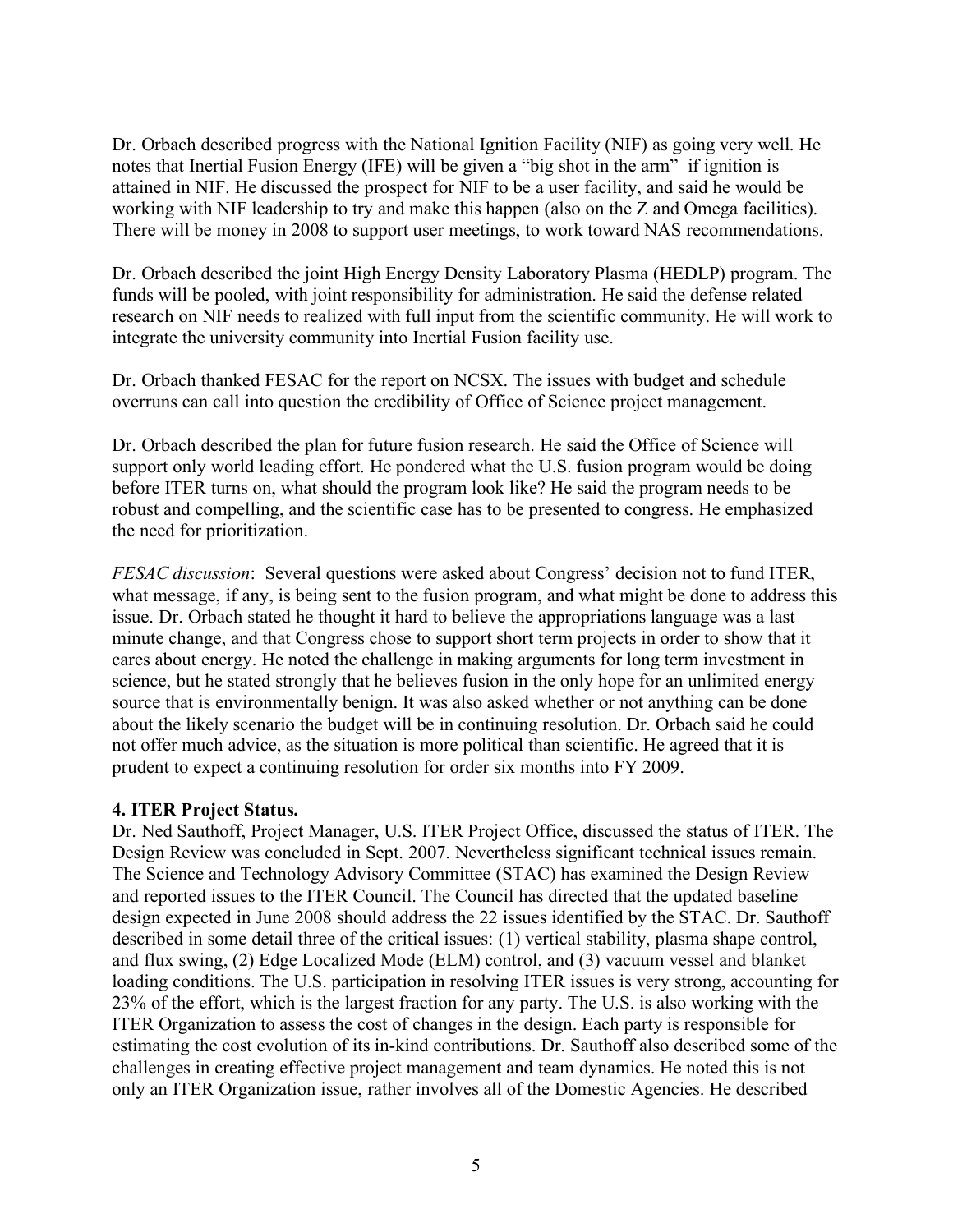issues associated with export controls and information management, which is complicated by the varied views held by the different parties. Dr. Sauthoff also described effort in forming a research plan, which is the responsibility of the ITER Organization. Several U.S. scientists are involved in the process. The scope is still unclear, for example, should the plan cover the initial startup, or should it include a longer view, including considerations of upgrades? Dr. Sauthoff also described efforts to form an ITER research team, particularly noting the role of ITPA activities that were summarized.

*FESAC discussion*: In regard to the ITER research plan, it was asked what should be the role of the U.S. Burning Plasma Organization (BPO)? Dr. Sauthoff replied that the individuals formally involved in developing the plan should reach out to the community and be strongly integrated with BPO. It was asked how secure are the assignments to the U.S., and what is the status of discussions with U.S. industry? Dr. Sauthoff replied that the state of interaction with industry varies. The project is engaged with industry on the cooling water system, but not so much for other systems. The intent for this year was to begin prototyping and mockups, and a major casualty in the FY 2008 budget is industrial involvement. He said that as soon as more funds are available for the project, the USIPO is ready to issue contracts. A question was asked about the status of the superconducting strand that was reported to have technical issues. Dr. Sauthoff replied that four conductor samples have been manufactured in two cable configurations. The other ITER parties have made similar tests. It was noted in the breakdown of contributions to the ITER design review that Japan accounted for 5% of the contributions, and is this a concern? Dr. Sauthoff did not understand why Japan is not more engaged given that they are in a position to contribute. It was asked, looking at experience with other construction projects, what fraction of funding is required to get to the CD-2 level. Dr. Sauthoff said generally this is 25%. For ITER, it is \$0.4-\$0.5B out of \$1.4B-\$2B, which is bit on the high side. It was noted that Dr. Orbach stated it was likely the funding situation would be in continuing resolution; would it be possible to spend \$214M for ITER in six months as requested in the FY 2009 budget? Dr. Sauthoff replied that we are not in a position for this money to be spent, but we are in a position to commit it.

### **5. New Charge on Non-Tokamak Magnetic Fusion Concepts.**

To establish the backdrop for the new charge to examine non-tokamak magnetic fusion concepts, Dr. Fonck presented a more general overview of program planning and next steps. He reviewed the method used by Basic Energy Sciences for strategic planning as a model for OFES, as well as the draft, conceptual new organization for OFES. He described a four-step process to strategic planning beginning with a strategic theme that evolves to a plan or science roadmap. The middle steps are issue identification via FESAC study and the development of approaches and initiatives by community workshops. The aim is not to have one overall strategic plan, rather four, one each for: magnetic fusion energy science, inertial fusion energy science, high energy density laboratory plasma science, and plasma science. The non-tokamak toroidal confinement research program is defined narrowly, and therefore ready for issue analysis. The HEDLP and plasma science components are not yet ready for this analysis. At some point inertial fusion energy will be separated from HEDLP, but it is not yet clear when. With respect to the tokamak program, Dr. Fonck described the next step in planning through workshops that "drill down" to identify the science and technology issues to address research gaps. Several workshops are envisioned, following the three themes laid out in the Priorities, Gaps and Opportunities panel (Greenwald panel), another assessing burning plasma science, and others that would follow from additional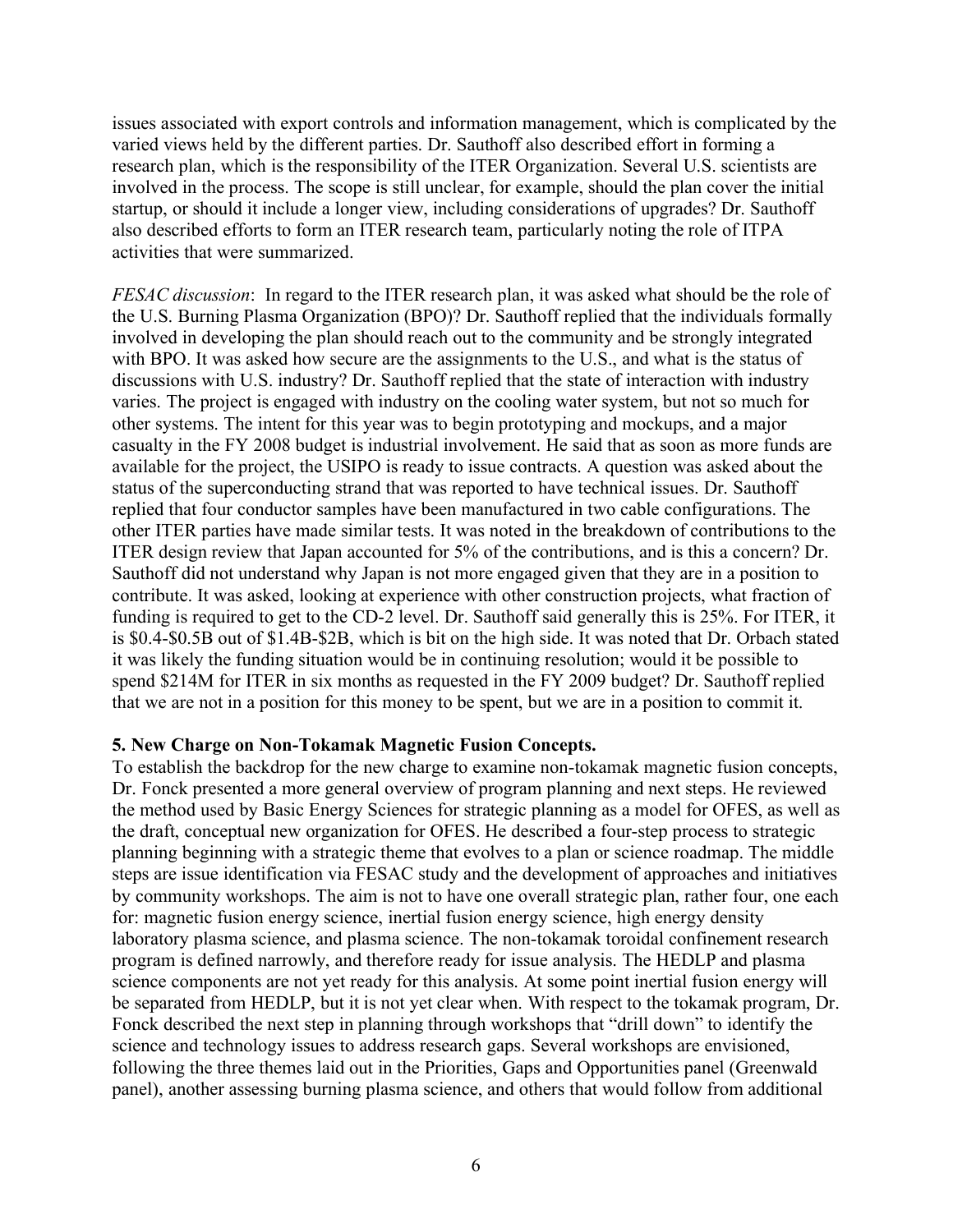FESAC charges. Dr. Fonck then described the draft charge on toroidal alternates, which includes stellarators, spherical tori, reversed field pinches, and compact tori. Other Innovative Confinement Concepts will appear elsewhere, some in the HEDLP program, some in the basic science division. The draft charge calls for identification and justification of long term goals for the toroidal alternates. It is anticipated that the methodology developed by the Priorities, Gaps and Opportunities panel would be employed for this new charge.

*FESAC discussion*: It was noted that there is overlap and coupling between the various themes and topics for the workshops. Also, it is possible that conceived facilities or initiatives would be pertinent to all workshops. How should this be handled? Dr. Fonck agreed that cross-cutting is a factor across the program, and that input on how to deal with this is welcome. He hopes the workshops arrive at concrete answers. It may be necessary to have a final integrating discussion. It was noted that there is a role for plasma science in "fusion plasma science", e.g., basic nonlinear processes. Since the planning for these areas is separate, it is important to make sure this connection is recognized. Dr. Fonck replied that it would be good if the panel recognizes and pulls out these connections. It was observed that the titles for the BES basic research needs are very specific. Is this same level of specificity the goal of the planned workshops for OFES? Dr. Fonck replied that OFES is different in having relatively narrow goals than for BES, but he hopes that the workshops are specific. It was asked; does the alternates charge include a discussion of raising or lowering expectations for different concepts? Dr. Fonck replied that the panel will not be asked to address this; rather at this stage the aim is to identify the issues and gaps in knowledge, not to make a judgment on change. A concern was expressed on advocates talking with themselves to arrive at the process and end products. This may not be compelling to outsiders, and that it might be better to first formulate a set of cross-cutting questions that guide the process. Dr. Fonck replied that the charge calls for a critical evaluation of the long-term goals. The consolidation process to form a coherent plan would come later.

### **6. White Paper on University Involvement in Fusion.**

Prof. Stephen Knowlton, Auburn University and University Fusion Association, presented a white paper on the *Role of Universities in the Burning Plasma Era*, which describes the opportunities and challenges for university research as a major focus of the fusion program becomes burning plasma science. Prof. Knowlton noted that universities are involved in most aspects of fusion research and add value through their naturally interdisciplinary and educational environments. The challenges for university programs are driven by the prospect for fewer and larger fusion facilities for which collaboration will be a principal university role. The white paper describes that effective collaborations must serve the needs of the host as well as the academic and intellectual needs of the university. The universities must have suitable on-site resources plus faculty, professional staff, and students engaged in the research. Given that burning plasma science has a 20 year and longer vision, the white paper envisions long term support  $\sim$  10 years appropriate for effective collaboration. The white paper also notes that many universities are capable of leading or partnering in moderate and large-scale initiatives, and that keen interest exists in the universities to address the key science issues identified in ongoing prioritization. Prof. Knowlton described an exploratory workshop on University Fusion Initiatives that was held at MIT Feb. 14-15 at which 5 potential areas of interest were identified.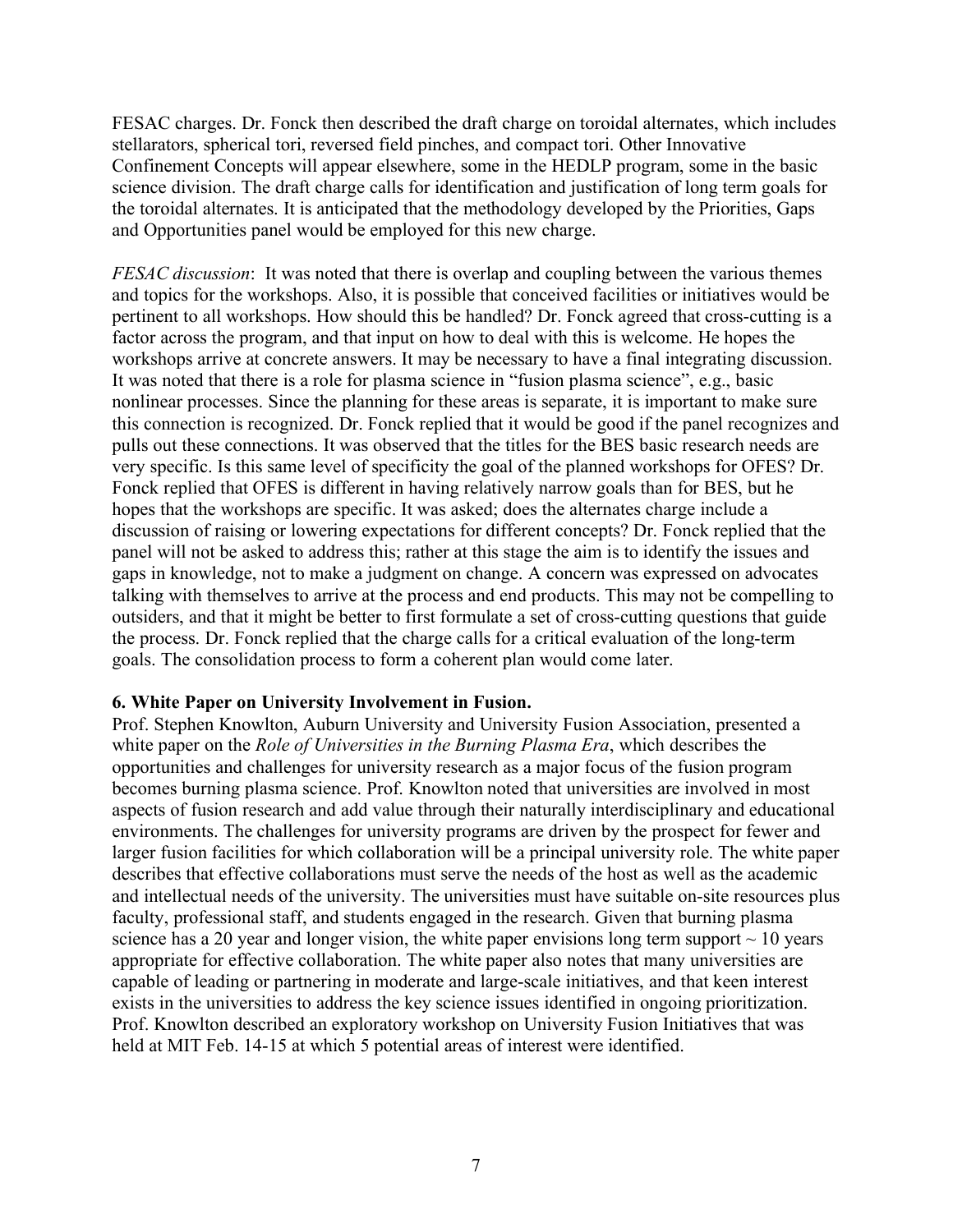*FESAC discussion*: It was noted that the fostering of two-way collaboration has been previously identified as an important issue, for example the workforce study. Prof. Knowlton agreed, saying that finding some way to make this substantive would be good. It was also noted that substantial and successful university collaborations have and do exist in fusion research. The white paper makes it sound like not much has been done. Prof. Knowlton acknowledged this point and noted that several examples are described in the white paper. A comment was offered that, although the white paper's focus was university participation in burning plasma science, some mention of the important role of basic plasma science and small-scale experiments at universities would have been good. Prof. Knowlton agreed and offered to make sure the white paper was clear on this point.

### **7. Public comments (3).**

Prof. Arnold Kritz, LeHeigh University, commented on the peer review system for evaluating research proposals in OFES. He noted that fusion research is increasingly collaborative. Hence, it is becoming more difficult to find suitable reviewers (e.g., those without conflicts of interest). This difficulty is compounded by the policy to have all submitted proposals peer reviewed. Prof. Kritz noted that, during his tenure in OFES, he felt uncomfortable sending out some proposals for review when he expected they would not be funded. He argues this unduly burdens the reviewers of such proposals. He also noted that it was clear some proposals would be funded. Prof. Kritz suggests the review process is not working well. He noted that the standard of deviation in the proposal ratings is wider than the line separating the ratings of funded and unfunded proposals. Given the amount of effort dedicated to proposal reviews, he recommended giving consideration to improvements in the review process. He suggested giving program managers in OFES more control of proposal review decisions.

Prof. Rob Goldston, PPPL, gave a short presentation titled "Magnetic Fusion Energy: Why, When, and How?" He described a series of seminars on various approaches to energy (presentations available on the website nrg.caltech.edu). He noted that near term technologies can and must be used to stabilize carbon dioxide emissions over the next few years, but that these technologies are not adequate to address the long term problem. He cited arguments by Pacala and Socolow that in the long term there is a need to lower emissions (not just stabilize emissions). Fusion energy can help with the long term energy solution. So there is both a need for short term solutions, such as energy efficiency, as well as a need to solve a huge emission problem in the long term.

Prof. Miklos Porkolab, MIT, reported on the recently held AAAS meeting in Boston. He noted the special symposium on fusion was very successful and well attended, especially considering that it was held on a Saturday afternoon. He summarized the key points of the six speakers invited to speak on magnetic fusion energy.

First day, adjourned, 4:45 pm Second day, called to order, 9:00 am

## **8. Frontiers in High Energy Density Physics: Overview of Two National Studies.**

Prof. Ron Davidson, PPPL, described two national studies that identify research opportunities of high intellectual value in high energy density plasma science. These studies were conducted by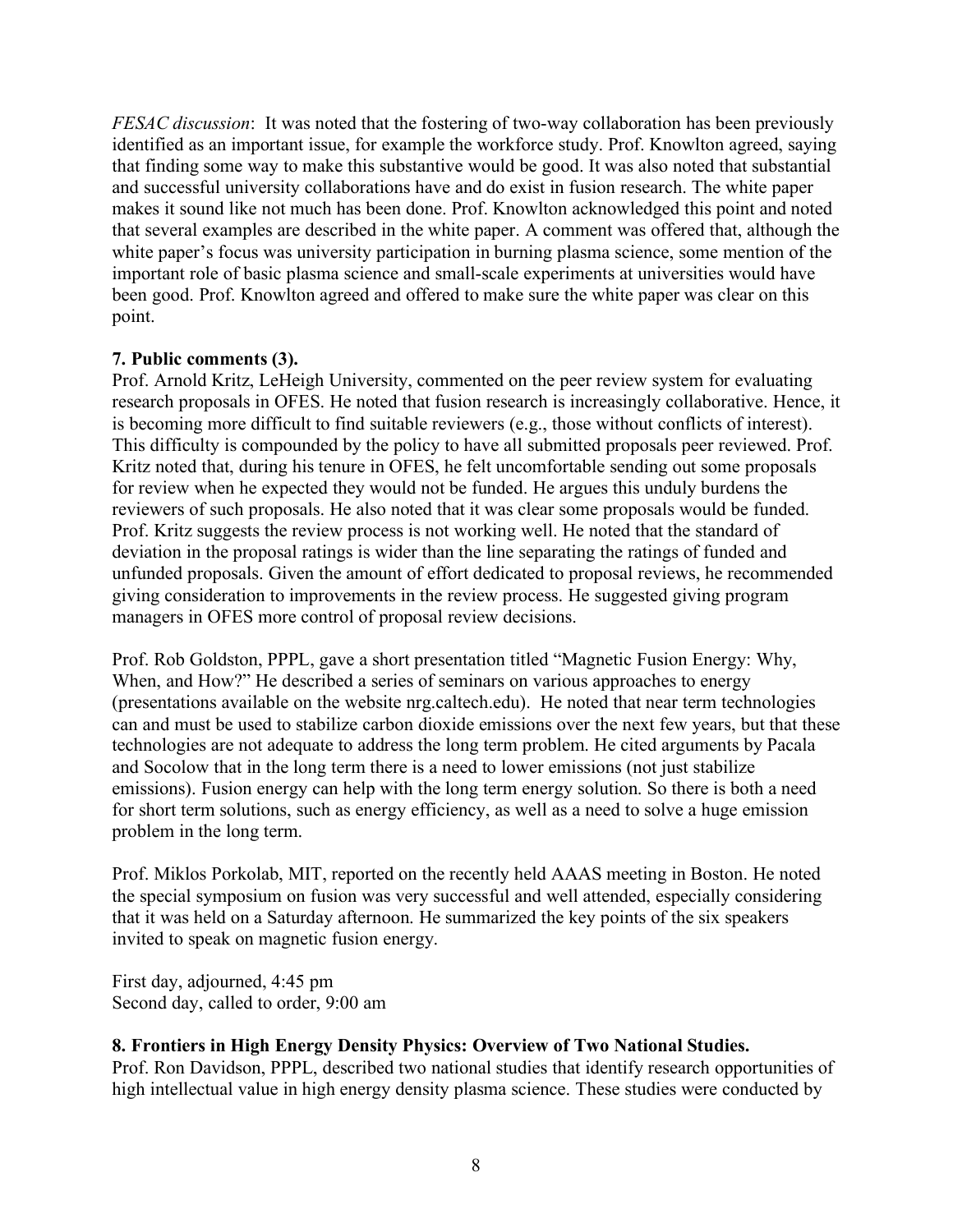the National Research Council and by the Office of Science and Technology Policy's Interagency Working Group on the Physics of the Universe. "High energy density" describes a variety of physical phenomena at energy densities exceeding  $10^{11}$  J/m<sup>3</sup>, or pressure exceeding 1 Mbar. Prof. Davidson illustrated and summarized many areas of research that span high energy density conditions. A number of illustrative challenges that were identified in the NRC study led to the Interagency Task Force on HEDP. This task force identified 15 research thrust areas, which Prof. Davidson summarized and illustrated with examples and laboratory capabilities to access the HEDP regime. He reported that a day and one half meeting dedicated to HEDP is planned for the April APS meeting which will include 30 invited papers.

*FESAC discussion*: It was noted that 5 to 6 years ago, HEDP as a science area could not survive without fusion aspects. Prof. Davidson replied that in many respects fusion is critical to HEDP. He noted near term scientific objectives that are not specifically fusion related, but applications pull the science along. It was noted that it has been challenging to share the plasma community's perspective of its science with other established fields. Prof. Davidson replied there has been significant progress, noting the plasma astrophysics topical group in APS and the successful HEDP workshops that led to the affiliation with the APS April meeting. He noted that in putting together the interagency task force, only one astrophysicist declined to join for schedule reasons, which indicates strong interest from the astrophysics community.

### **9. NNSA Perspective on HEDLP Joint Program.**

Dr. Christopher Deeney, NNSA, described the NNSA's perspective on HEDP and the joint program. Nuclear weapons definitely involve high energy density physics, and NNSA's mission is to develop improved understanding and predictive models in the absence of nuclear testing. Hence HEDP is a critical discipline in NNSA. Dr. Deeney described various computational capabilities and experimental facilities, emphasizing validation of models and experimental discovery. NNSA created the Stewardship Scientific Academic Alliance and Graduate Fellowships (SSAA and SSGF) to encourage excellent academic research. These were formed mainly for workforce development. NNSA welcomes the joint HEDLP program, but it will not be executing its program through the joint program. NNSA also supports having FESAC input to HEDLP to help steward the program.

*FESAC discussion*: It was asked how much is spent on the SSAA and SSGF programs. Dr. Deeney replied \$24M, which covers a broad number of areas. In the next few years there will be \$5M-\$7M for new activities. When the joint program was formed, the \$12.5M included was for activity already ongoing. Existing grants will be competed in the joint program. It was asked; what are the plans for science campaigns for the broad scientific community? Dr. Deeney replied that Rochester has such plans, but Z and NIF do not. He noted that NIF will be a flagship for universities in the future, but now a NIF shot costs \$0.5M, and the risk for shots poorly planned and executed is too great. Also, NNSA is encouraging university centers to have more open access. A clarification of the sense that NNSA will not be executing its program through the joint HEDLP program was requested. Dr. Deeney replied that to first order they would not be looking to the joint program to solve problems, partly because they are classified. But he also noted that clearly there are research areas that would benefit both programs. The emphasis will be good HEDLP science. It was asked if there were examples of how HEDLP helps ensure a nuclear weapon will work. Dr. Deeney replied that in a weapon a primary energy source drives a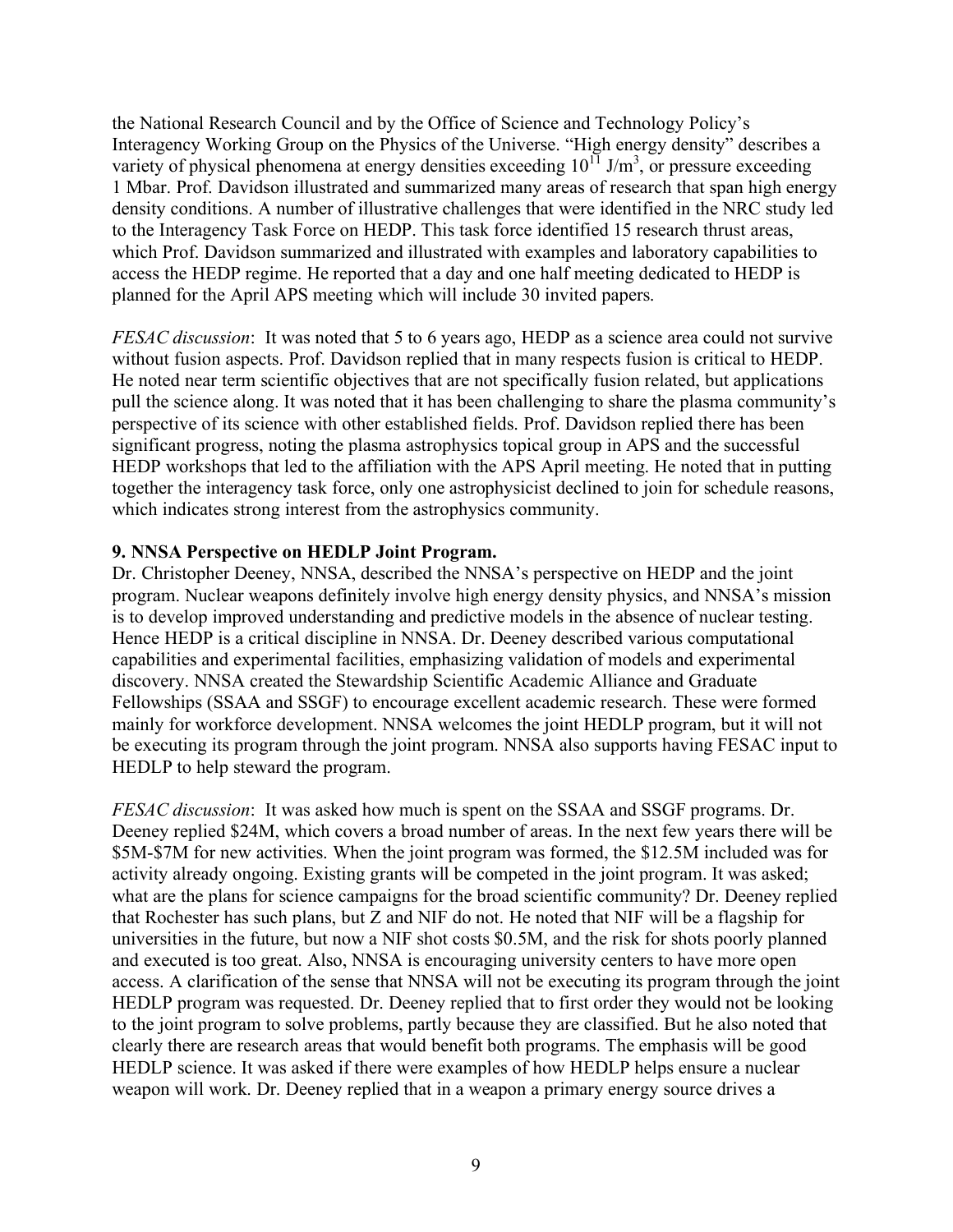secondary energy source. How the energy moves is not fully understood, for example the equation of state. Laboratory research in HEDLP faces the same issues. It was noted that within OFES, burning plasma is a main goal. Is burning plasma one of the many goals of the weapons mission, or a very important goal? Dr. Deeney replied the burning plasma is the biggest gap in capabilities.

#### **10. New Charge on High Energy Density Laboratory Physics.**

Dr. Fonck described the OFES perspective on the draft charge for HEDLP. This charge has to be signed off by the Undersecretaries of both the Office of Science and NNSA. A formal Memorandum of Understanding must be in place for FESAC to act as an advisory board. The two Offices have interests that overlap but also diverge. Mainly NNSA wants to promote excellent HEDLP science. OFES is interested in HEDLP science and also as a possible energy application on a longer term. Dr. Fonck expects the HEDLP charge and planning process to follow the same paradigm as other planning activities. He notes that the basic grand challenges for HEDLP have been identified in the NRC report, Interagency Taskforce, and community workshops. Additional funding for HEDLP has been requested for FY 2009 given urgency to get the process going. However, Dr. Fonck notes that what happens in FY 2009 will not set the overall process. Nothing is definite until the charge is received from the Undersecretaries.

*FESAC discussion*: It was noted that part of the charge asks about HEDLP energy applications, and this was described in terms of target issues. The Priorities, Gaps and Opportunities panel had a broad view, and would this also be the case for this charge? Dr. Fonck said that it would be more restrictive to the underlying scientific issues. He also noted that the next step beyond NIF is not a DEMO-like facility, and it is not clear what this step should be. It was noted that the Priorities, Gaps and Opportunities panel operated under the assumption that ITER was successful; is ignition in NIF clearly defined, and does it mean fast ignition must be proven, or assume direct drive? Dr. Deeney said that either direct or indirect drive is planned for ignition, with fast ignition a backup. It is hoped that ignition will be demonstrated in NIF by 2014. A concern was expressed that the joint HEDLP program could suffer some of the problems that affected the joint NSF-DOE program in basic plasma science. Dr. Fonck replied that the problem with the joing NSF-DOE program was that it overlapped with other agencies. This is not the case for the joint HEDLP program. Dr. Deeney added that a lot of discussion was involved to craft and define the areas of interest for the joint HEDLP program. A question was asked on the size of the joing program in terms of funding, and if the agencies will be matching funds. Dr. Fonck replied that in FY 2008 there is \$18M in the redefined program. For FY 2009, this would increase to \$24M. The hope is that over time both agencies will contribute on the same scale.

#### **Appendix: public attendees.**

Ray Orbach, DOE SC Tom Vanek, DOE SC Pat Dehmer, DOE SC Joanne Wolff, DOE SC Rich Hawryluk, PPPL Stephen Dean, Fusion Power Associates Dale Meade, Fusion Innovation Research and Energy

Mark Haynes, GA Miklos Porkolab, MIT Ed Synakowski, LLNL Moe Khaleleel, Pacific Northwest Nat. Lab. Shirley Gill, ArevaFed Svc. Alison Fox, MIT John Henry Scott, OSTP Chris Deeney, NNSA, DOE, NAIB